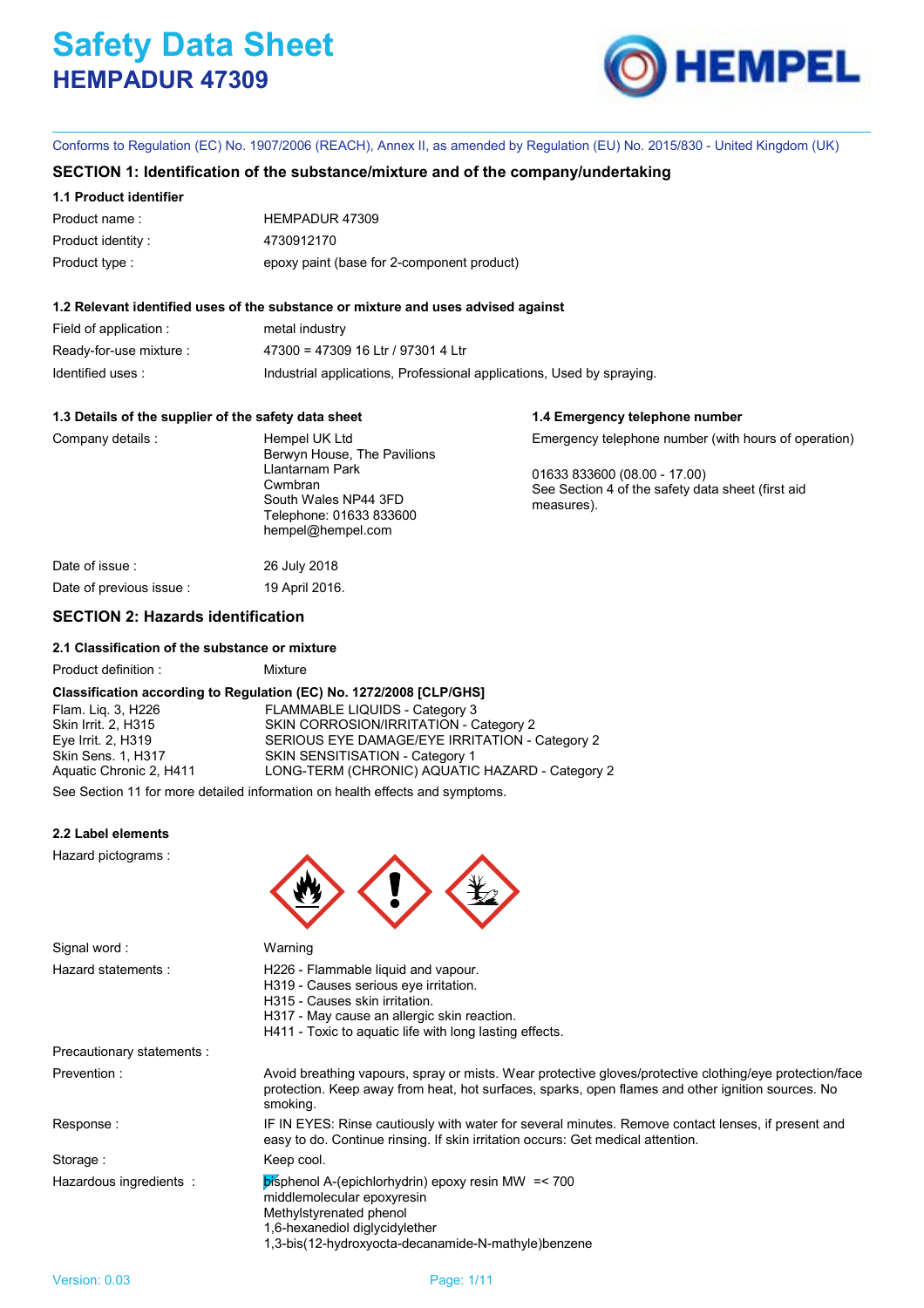

# **SECTION 2: Hazards identification**

Supplemental label elements : Contains epoxy constituents. May produce an allergic reaction.

# **Special packaging requirements**

| Containers to be fitted with child-<br>resistant fastenings: | Not applicable. |  |
|--------------------------------------------------------------|-----------------|--|
| Tactile warning of danger:                                   | Not applicable. |  |

# **2.3 Other hazards**

Other hazards which do not result None known. in classification :

# **SECTION 3: Composition/information on ingredients**

| Product/ingredient name                                     | <b>Identifiers</b>                                                                                          | %          | Regulation (EC) No. 1272/2008 [CLP]                                                                                   |   | Type    |
|-------------------------------------------------------------|-------------------------------------------------------------------------------------------------------------|------------|-----------------------------------------------------------------------------------------------------------------------|---|---------|
| bisphenol A-(epichlorhydrin)<br>epoxy resin MW $=< 700$     | REACH #: 01-2119456619-26<br>$EC: 500-033-5$<br>CAS: 25068-38-6                                             | ≥10 - ≤25  | Skin Irrit. 2, H315<br>Eye Irrit. 2, H319<br>Skin Sens. 1, H317                                                       |   | $[1]$   |
| middlemolecular epoxyresin                                  | Index: 603-074-00-8<br>REACH #: 01-2119456619-26<br>EC: 500-033-5<br>CAS: 25068-38-6<br>Index: 603-074-00-8 | ≥5 - ≤10   | Aquatic Chronic 2, H411<br>Skin Irrit. 2, H315<br>Eye Irrit. 2, H319<br>Skin Sens. 1, H317<br>Aquatic Chronic 2, H411 |   | $[1]$   |
| xylene                                                      | REACH #: 01-2119488216-32<br>EC: 215-535-7<br>CAS: 1330-20-7<br>Index: 601-022-00-9                         | $≥5 - ≤10$ | Flam. Lig. 3, H226<br>Acute Tox. 4, H312<br>Acute Tox. 4, H332<br>Skin Irrit. 2, H315                                 | C | [1] [2] |
| Methylstyrenated phenol                                     | REACH #: 01-2119555274-38<br>EC: 270-966-8<br>CAS: 68512-30-1                                               | $≥5 - ≤10$ | Skin Irrit. 2, H315<br><b>Skin Sens. 1. H317</b><br>Aquatic Chronic 3, H412                                           |   | $[1]$   |
| 1,6-hexanediol diglycidylether                              | REACH #: 01-2119463471-41<br>EC: 240-260-4<br>CAS: 16096-31-4                                               | $≥1 - ≤3$  | Skin Irrit. 2, H315<br>Eye Irrit. 2, H319<br>Skin Sens. 1, H317<br>Aquatic Chronic 3, H412                            |   | $[1]$   |
| ethylbenzene                                                | REACH #: 01-2119489370-35<br>EC: 202-849-4<br>CAS: 100-41-4<br>Index: 601-023-00-4                          | $≥1 - ≤3$  | Flam. Lig. 2, H225<br>Acute Tox. 4, H332<br>STOT RE 2, H373 (hearing organs)<br>Asp. Tox. 1, H304                     |   | [1] [2] |
| 1,3-bis(12-hydroxyocta-<br>decanamide-N-mathyle)<br>benzene | REACH #: 01-0000016979-49<br>EC: 423-300-7<br>CAS: 128554-52-9                                              | $<$ 1      | Skin Sens. 1B. H317<br>Aquatic Chronic 4, H413                                                                        |   | $[1]$   |
| trizinc bis(orthophosphate)                                 | REACH #: 01-2119485044-40<br>EC: 231-944-3<br>CAS: 7779-90-0<br>Index: 030-011-00-6                         | $\leq 1$   | Aquatic Acute 1, H400 (M=1)<br>Aquatic Chronic 1, H410 (M=1)                                                          |   | $[1]$   |
|                                                             |                                                                                                             |            | See Section 16 for the full text of the H statements declared<br>above.                                               |   |         |

There are no additional ingredients present which, within the current knowledge of the supplier and in the concentrations applicable, are classified as hazardous to health or the environment and hence require reporting in this section.

# **Type**

 $\boxed{1}$  Substance classified with a health or environmental hazard

[2] Substance with a workplace exposure limit, see section 8.

[3] Substance meets the criteria for PBT according to Regulation (EC) No. 1907/2006, Annex XIII

[4] Substance meets the criteria for vPvB according to Regulation (EC) No. 1907/2006, Annex XIII

[5] Substance of equivalent concern

[6] Additional disclosure due to company policy

# **SECTION 4: First aid measures**

#### **4.1 Description of first aid measures**

| General:     | In all cases of doubt, or when symptoms persist, seek medical attention. Never give anything by mouth<br>to an unconscious person.                                                                   |
|--------------|------------------------------------------------------------------------------------------------------------------------------------------------------------------------------------------------------|
|              | If breathing is irregular, drowsiness, loss of consciousness or cramps: Call 112 and give immediate<br>treatment (first aid).                                                                        |
| Eye contact: | Check for and remove any contact lenses. Immediately flush eyes with plenty of water for at least 15<br>minutes, occasionally lifting the upper and lower eyelids. Seek immediate medical attention. |
| Inhalation:  | Remove to fresh air. Keep person warm and at rest. If unconscious, place in recovery position and<br>seek medical advice.                                                                            |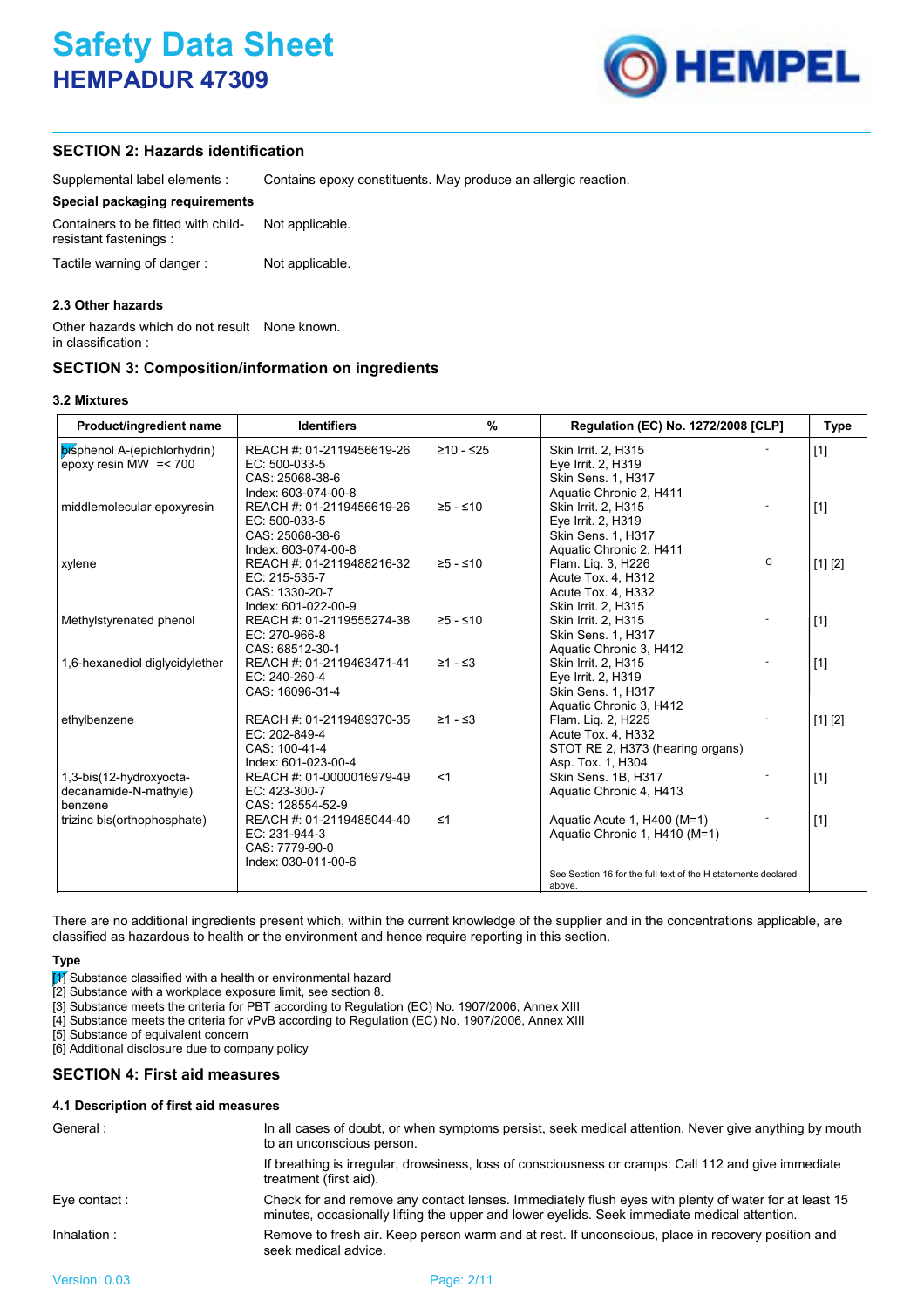# **Safety Data Sheet HEMPADUR 47309**



# **SECTION 4: First aid measures**

| Skin contact:               | Remove contaminated clothing and shoes. Wash skin thoroughly with soap and water or use<br>recognised skin cleanser. Do NOT use solvents or thinners.                                                                                                               |
|-----------------------------|---------------------------------------------------------------------------------------------------------------------------------------------------------------------------------------------------------------------------------------------------------------------|
| Ingestion:                  | If swallowed, seek medical advice immediately and show this container or label. Keep person warm<br>and at rest. Do not induce vomiting unless directed to do so by medical personnel. Lower the head so<br>that vomit will not re-enter the mouth and throat.      |
| Protection of first-aiders: | No action shall be taken involving any personal risk or without suitable training. It may be dangerous to<br>the person providing aid to give mouth-to-mouth resuscitation. Wash contaminated clothing thoroughly<br>with water before removing it, or wear gloves. |

# **4.2 Most important symptoms and effects, both acute and delayed**

| Potential acute health effects |                                                                                          |
|--------------------------------|------------------------------------------------------------------------------------------|
| Eye contact:                   | Causes serious eye irritation.                                                           |
| Inhalation:                    | No known significant effects or critical hazards.                                        |
| Skin contact:                  | Causes skin irritation. May cause an allergic skin reaction.                             |
| Ingestion:                     | No known significant effects or critical hazards.                                        |
| Over-exposure signs/symptoms   |                                                                                          |
| Eye contact:                   | Adverse symptoms may include the following:<br>pain or irritation<br>watering<br>redness |
| Inhalation:                    | No specific data.                                                                        |
| Skin contact:                  | Adverse symptoms may include the following:<br>irritation<br>redness                     |
| Ingestion :                    | No specific data.                                                                        |

#### **4.3 Indication of any immediate medical attention and special treatment needed**

| Notes to physician : | Treat symptomatically. Contact poison treatment specialist immediately if large quantities have been<br>ingested or inhaled. |
|----------------------|------------------------------------------------------------------------------------------------------------------------------|
| Specific treatments: | No specific treatment.                                                                                                       |

# **SECTION 5: Firefighting measures**

#### **5.1 Extinguishing media**

| Extinguishing media: | Recommended: alcohol resistant foam, $CO2$ , powders, water spray. |
|----------------------|--------------------------------------------------------------------|
|                      | Not to be used : waterjet.                                         |

# **5.2 Special hazards arising from the substance or mixture**

| Hazards from the substance or<br>mixture : | <b>Hammable liquid and vapour.</b> Runoff to sewer may create fire or explosion hazard. In a fire or if<br>heated, a pressure increase will occur and the container may burst, with the risk of a subsequent<br>explosion. This material is toxic to aquatic life with long lasting effects. Fire water contaminated with<br>this material must be contained and prevented from being discharged to any waterway, sewer or drain. |
|--------------------------------------------|-----------------------------------------------------------------------------------------------------------------------------------------------------------------------------------------------------------------------------------------------------------------------------------------------------------------------------------------------------------------------------------------------------------------------------------|
| Hazardous combustion products:             | Decomposition products may include the following materials: carbon oxides halogenated compounds<br>metal oxide/oxides                                                                                                                                                                                                                                                                                                             |

# **5.3 Advice for firefighters**

Promptly isolate the scene by removing all persons from the vicinity of the incident if there is a fire. No action shall be taken involving any personal risk or without suitable training. Fire will produce dense black smoke. Exposure to decomposition products may cause a health hazard. Cool closed containers exposed to fire with water. Do not release runoff from fire to drains or watercourses. Fire-fighters should wear appropriate protective equipment and self-contained breathing apparatus (SCBA) with a full face-piece operated in positive pressure mode. Clothing for fire-fighters (including helmets, protective boots and gloves) conforming to European standard EN 469 will provide a basic level of protection for chemical incidents.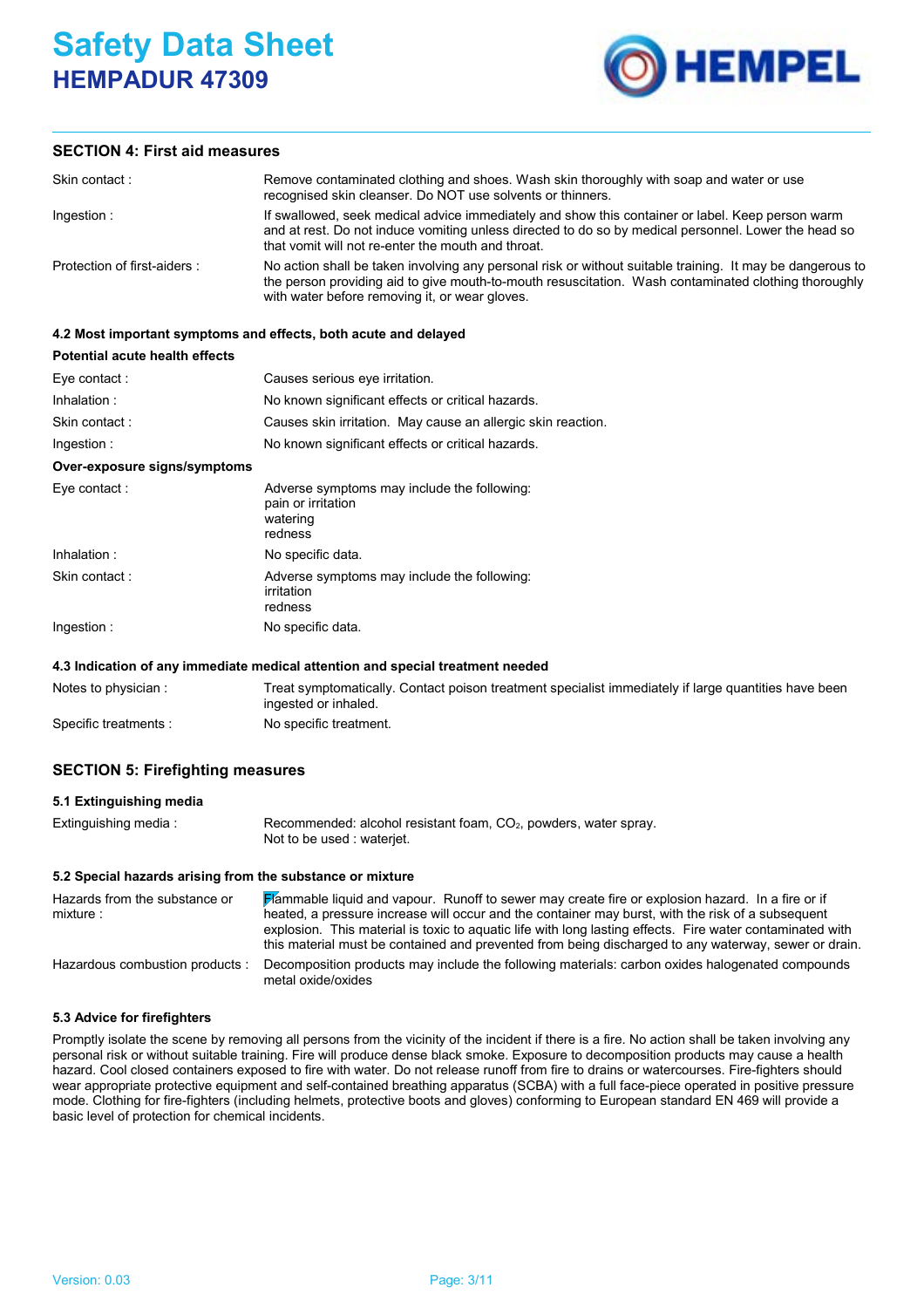

# **SECTION 6: Accidental release measures**

# **6.1 Personal precautions, protective equipment and emergency procedures**

Exclude sources of ignition and be aware of explosion hazard. Ventilate the area. Refer to protective measures listed in sections 7 and 8. No action shall be taken involving any personal risk or without suitable training.

# **6.2 Environmental precautions**

Avoid dispersal of spilt material and runoff and contact with soil, waterways, drains and sewers. Inform the relevant authorities if the product has caused environmental pollution (sewers, waterways, soil or air). Water polluting material.

#### **6.3 Methods and material for containment and cleaning up**

Stop leak if without risk. Move containers from spill area. Approach the release from upwind. Prevent entry into sewers, water courses, basements or confined areas. Wash spillages into an effluent treatment plant or proceed as follows. Contain and collect spillage with noncombustible, absorbent material e.g. sand, earth, vermiculite or diatomaceous earth and place in container for disposal according to local regulations (see Section 13). Use spark-proof tools and explosion-proof equipment. Contaminated absorbent material may pose the same hazard as the spilt product.

# **6.4 Reference to other sections**

See Section 1 for emergency contact information. See Section 8 for information on appropriate personal protective equipment. See Section 13 for additional waste treatment information.

# **SECTION 7: Handling and storage**

# **7.1 Precautions for safe handling**

Vapors are heavier than air and may spread along floors. Vapors may form explosive mixtures with air. Prevent the creation of flammable or explosive concentrations of vapors in air and avoid vapor concentrations higher than the occupational exposure limits. In addition, the product should be used only in areas from which all naked lights and other sources of ignition have been excluded. Electrical equipment should be protected to the appropriate standard. To dissipate static electricity during transfer, ground drum and connect to receiving container with bonding strap. No sparking tools should be used. Contains epoxy constituents. Avoid all possible skin contact with epoxy and amine containing products, they may cause allergic reactions.

Avoid inhalation of vapour, dust and spray mist. Avoid contact with skin and eyes. Eating, drinking and smoking should be prohibited in area where this material is handled, stored and processed. Appropriate personal protective equipment: see Section 8. Always keep in containers made from the same material as the original one.

#### **7.2 Conditions for safe storage, including any incompatibilities**

Store in accordance with local regulations. Store in a cool, well-ventilated area away from incompatible materials and ignition sources. Keep out of the reach of children. Keep away from: Oxidizing agents, strong alkalis, strong acids. No smoking. Prevent unauthorized access. Containers that are opened must be carefully resealed and kept upright to prevent leakage.

# **7.3 Specific end use(s)**

See separate Product Data Sheet for recommendations or industrial sector specific solutions.

# **SECTION 8: Exposure controls/personal protection**

#### **8.1 Control parameters**

| Product/ingredient name              | <b>Exposure limit values</b>                                                                                                                                                                                                                                                                                                                                                                                                 |
|--------------------------------------|------------------------------------------------------------------------------------------------------------------------------------------------------------------------------------------------------------------------------------------------------------------------------------------------------------------------------------------------------------------------------------------------------------------------------|
| <mark>xy</mark> lene<br>ethylbenzene | EH40/2005 WELs (United Kingdom (UK), 12/2011). Absorbed through skin.<br>STEL: 441 mg/m <sup>3</sup> 15 minutes.<br>TWA: 50 ppm 8 hours.<br>TWA: 220 mg/m <sup>3</sup> 8 hours.<br>STEL: 100 ppm 15 minutes.<br>EH40/2005 WELs (United Kingdom (UK), 12/2011). Absorbed through skin.<br>STEL: 552 mg/m <sup>3</sup> 15 minutes.<br>STEL: 125 ppm 15 minutes.<br>TWA: $441 \text{ mg/m}^3$ 8 hours.<br>TWA: 100 ppm 8 hours. |

**Recommended monitoring procedures**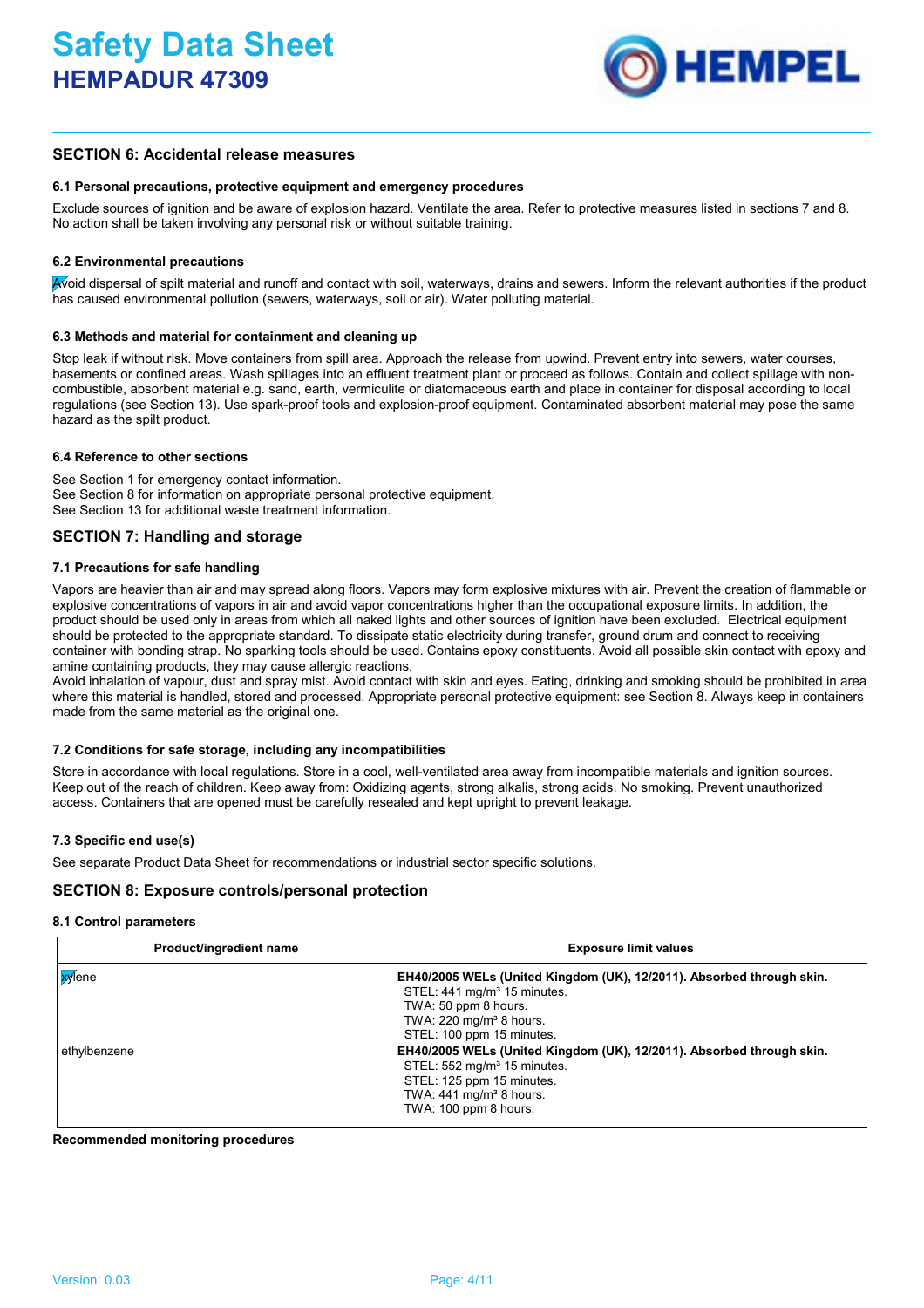

# **SECTION 8: Exposure controls/personal protection**

If this product contains ingredients with exposure limits, personal, workplace atmosphere or biological monitoring may be required to determine the effectiveness of the ventilation or other control measures and/or the necessity to use respiratory protective equipment. Reference should be made to monitoring standards, such as the following: European Standard EN 689 (Workplace atmospheres - Guidance for the assessment of exposure by inhalation to chemical agents for comparison with limit values and measurement strategy) European Standard EN 14042 (Workplace atmospheres - Guide for the application and use of procedures for the assessment of exposure to chemical and biological agents) European Standard EN 482 (Workplace atmospheres - General requirements for the performance of procedures for the measurement of chemical agents) Reference to national guidance documents for methods for the determination of hazardous substances will also be required.

#### **Derived effect levels**

No DNELs/DMELs available.

#### **Predicted effect concentrations**

No PNECs available

#### **8.2 Exposure controls**

#### **Appropriate engineering controls**

Arrange sufficient ventilation by local exhaust ventilation and good general ventilation to keep the airborne concentrations of vapors or dust lowest possible and below their respective threshold limit value. Ensure that eyewash stations and safety showers are proximal to the workstation location.

#### **Individual protection measures**

General : Gloves must be worn for all work that may result in soiling. Apron/coveralls/protective clothing must be worn when soiling is so great that regular work clothes do not adequately protect skin against contact with the product. Safety eyewear should be used when there is a likelihood of exposure.



| Hygiene measures :      | Wash hands, forearms, and face thoroughly after handling compounds and before eating, smoking,<br>using lavatory, and at the end of day.                                                                                                                                                                                                                                                                                                                                                                                                              |
|-------------------------|-------------------------------------------------------------------------------------------------------------------------------------------------------------------------------------------------------------------------------------------------------------------------------------------------------------------------------------------------------------------------------------------------------------------------------------------------------------------------------------------------------------------------------------------------------|
| Eye/face protection :   | Safety eyewear complying with an approved standard should be used when a risk assessment<br>indicates this is necessary to avoid exposure to liquid splashes, mists, gases or dusts. If contact is<br>possible, the following protection should be worn, unless the assessment indicates a higher degree of<br>protection: chemical splash goggles.                                                                                                                                                                                                   |
| Hand protection:        | Wear chemical-resistant gloves (tested to EN374) in combination with 'basic' employee training. The<br>quality of the chemical-resistant protective gloves must be chosen as a function of the specific<br>workplace concentrations and quantity of hazardous substances.                                                                                                                                                                                                                                                                             |
|                         | Since the actual work situation is unknown. Supplier of gloves should be contacted in order to find the<br>appropriate type. Below listed glove(s) should be regarded as generic advice:                                                                                                                                                                                                                                                                                                                                                              |
|                         | Recommended: Silver Shield / Barrier / 4H gloves, polyvinyl alcohol (PVA), Viton®<br>May be used: nitrile rubber, butyl rubber                                                                                                                                                                                                                                                                                                                                                                                                                        |
|                         | Short term exposure: neoprene rubber, natural rubber (latex), polyvinyl chloride (PVC)                                                                                                                                                                                                                                                                                                                                                                                                                                                                |
| Body protection:        | Personal protective equipment for the body should be selected based on the task being performed and<br>the risks involved handling this product.<br>Wear suitable protective clothing. Always wear protective clothing when spraying.                                                                                                                                                                                                                                                                                                                 |
| Respiratory protection: | Use a properly fitted, air-purifying or air-fed respirator complying with an approved standard if a risk                                                                                                                                                                                                                                                                                                                                                                                                                                              |
|                         | assessment indicates this is necessary. Respirator selection must be based on known or anticipated<br>exposure levels, the hazards of the product and the safe working limits of the selected respirator. If<br>working areas have insufficient ventilation: When the product is applied by means that will not generate<br>an aerosol such as, brush or roller wear half or totally covering mask equipped with gas filter of type A,<br>when grinding use particle filter of type P. Be sure to use an approved/certified respirator or equivalent. |

#### **Environmental exposure controls**

Emissions from ventilation or work process equipment should be checked to ensure they comply with the requirements of environmental protection legislation. In some cases, fume scrubbers, filters or engineering modifications to the process equipment will be necessary to reduce emissions to acceptable levels.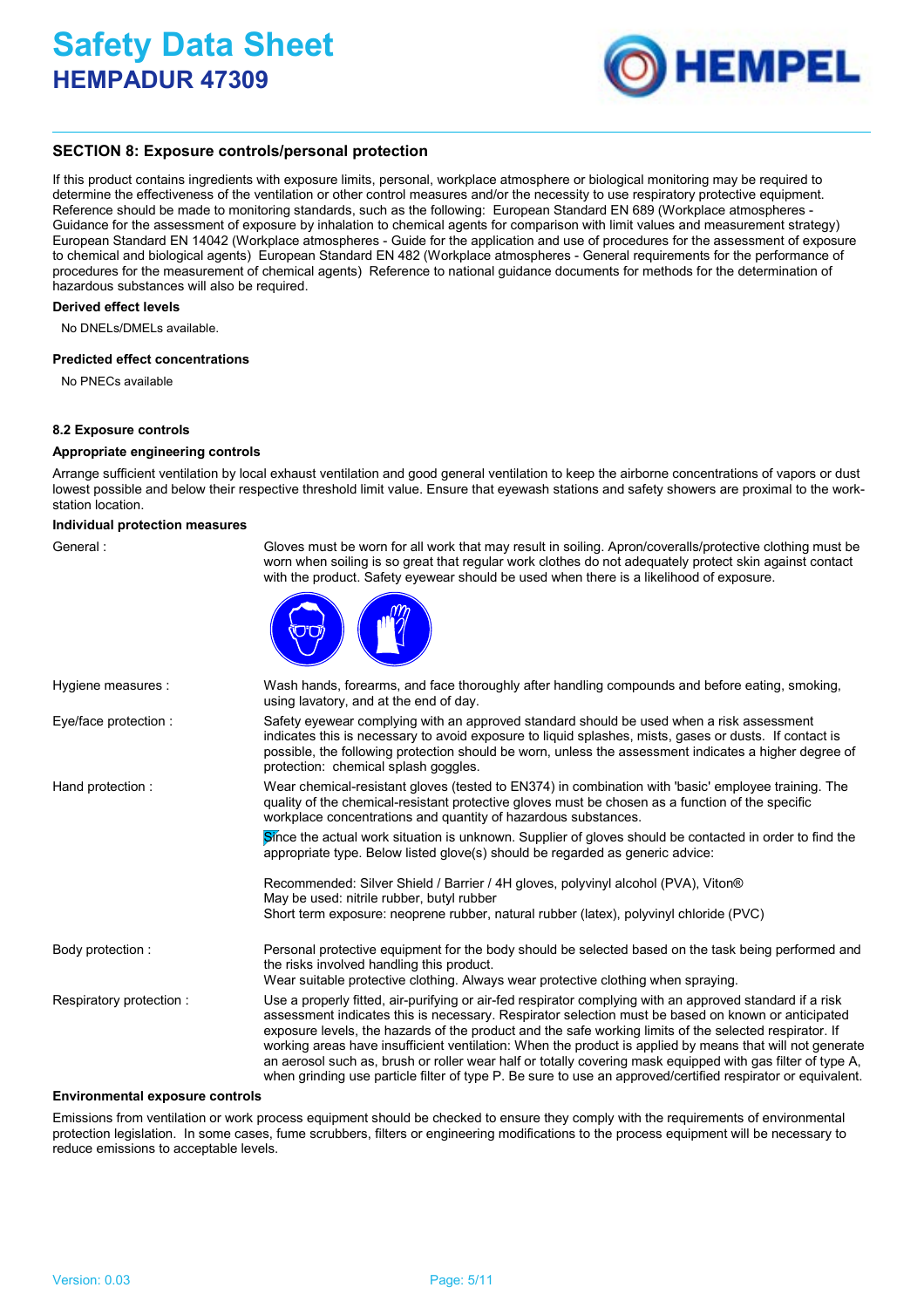

# **SECTION 9: Physical and chemical properties**

# **9.1 Information on basic physical and chemical properties**

| Physical state:                                   | Liquid.                                                                                                                          |
|---------------------------------------------------|----------------------------------------------------------------------------------------------------------------------------------|
| Colour:                                           | Grey                                                                                                                             |
| Odour:                                            | Amine-like.                                                                                                                      |
| pH :                                              | Testing not relevant or not possible due to nature of the product.                                                               |
| Melting point/freezing point:                     | Testing not relevant or not possible due to nature of the product.                                                               |
| Boiling point/boiling range:                      | Testing not relevant or not possible due to nature of the product.                                                               |
| Flash point:                                      | Closed cup: $24^{\circ}$ C (75.2 $^{\circ}$ F)                                                                                   |
| Evaporation rate:                                 | Testing not relevant or not possible due to nature of the product.                                                               |
| Flammability:                                     | Highly flammable in the presence of the following materials or conditions: open flames, sparks and<br>static discharge and heat. |
| Lower and upper explosive<br>(flammable) limits : | $0.8 - 6.7$ vol %                                                                                                                |
| Vapour pressure :                                 | Testing not relevant or not possible due to nature of the product.                                                               |
| Vapour density:                                   | Testing not relevant or not possible due to nature of the product.                                                               |
| Specific gravity:                                 | 1.645 $q/cm3$                                                                                                                    |
| Solubility(ies):                                  | Very slightly soluble in the following materials: cold water and hot water.                                                      |
| Partition coefficient (LogKow):                   | Testing not relevant or not possible due to nature of the product.                                                               |
| Auto-ignition temperature :                       | Lowest known value: $>385^{\circ}$ C ( $>725^{\circ}$ F) (Methylstyrenated phenol).                                              |
| Decomposition temperature :                       | Testing not relevant or not possible due to nature of the product.                                                               |
| Viscosity:                                        | Aspiration hazard (H304) Not classified. Testing not relevant due to nature of the product.                                      |
| Explosive properties :                            | Testing not relevant or not possible due to nature of the product.                                                               |
| Oxidising properties :                            | Testing not relevant or not possible due to nature of the product.                                                               |

# **9.2 Other information**

| Solvent(s) % by weight :               | Weighted average: 10 %                   |
|----------------------------------------|------------------------------------------|
| Water % by weight :                    | Weighted average: 0 %                    |
| VOC content:                           | $162$ g/l                                |
| VOC content, Ready-for-use<br>mixture: | $184.6$ g/l                              |
| TOC Content:                           | Weighted average: 144 g/l                |
| Solvent Gas:                           | Weighted average: 0.04 m <sup>3</sup> /l |
|                                        |                                          |

# **SECTION 10: Stability and reactivity**

# **10.1 Reactivity**

No specific test data related to reactivity available for this product or its ingredients.

# **10.2 Chemical stability**

The product is stable.

# **10.3 Possibility of hazardous reactions**

Under normal conditions of storage and use, hazardous reactions will not occur.

# **10.4 Conditions to avoid**

Avoid all possible sources of ignition (spark or flame). Do not pressurise, cut, weld, braze, solder, drill, grind or expose containers to heat or sources of ignition.

# **10.5 Incompatible materials**

Highly reactive or incompatible with the following materials: oxidizing materials. Reactive or incompatible with the following materials: reducing materials.

# **10.6 Hazardous decomposition products**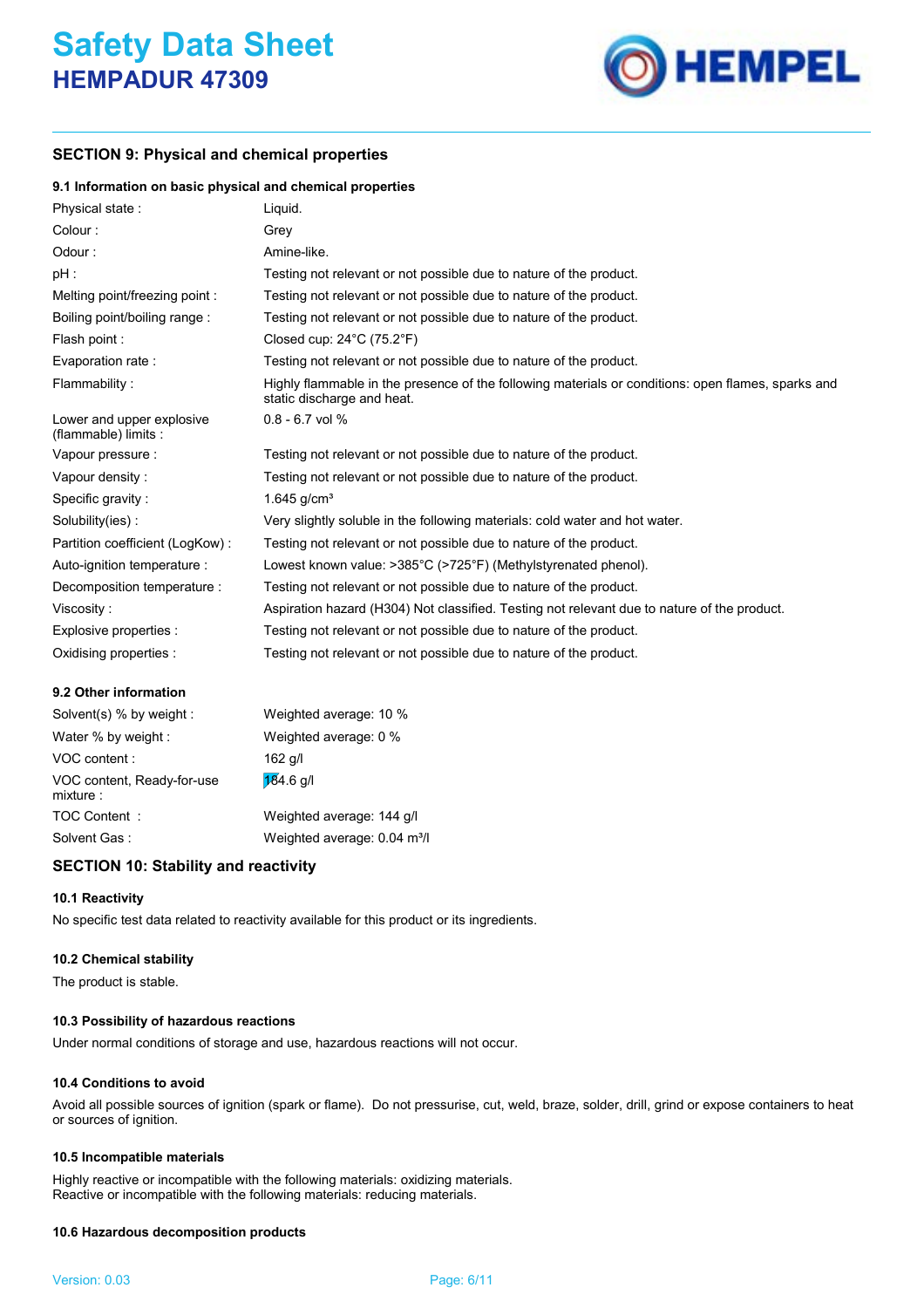

# **SECTION 10: Stability and reactivity**

When exposed to high temperatures (i.e. in case of fire) harmful decomposition products may be formed:

Decomposition products may include the following materials: carbon oxides halogenated compounds metal oxide/oxides

# **SECTION 11: Toxicological information**

# **11.1 Information on toxicological effects**

Exposure to component solvent vapor concentrations may result in adverse health effects such as mucous membrane and respiratory system irritation and adverse effects on the kidneys, liver and central nervous system. Solvents may cause some of the above effects by absorption through the skin. Symptoms and signs include headaches, dizziness, fatigue, muscular weakness, drowsiness and, in extreme cases, loss of consciousness. Repeated or prolonged contact with the preparation may cause removal of natural fat from the skin, resulting in non-allergic contact dermatitis and absorption through the skin. If splashed in the eyes, the liquid may cause irritation and reversible damage. Accidental swallowing may cause stomach pain. Chemical lung inflammation may occur if the product is taken into the lungs via vomiting.

Epoxy and amine containing products can cause skin disorders such as allergic eczema. The allergy may arise after only a short exposure period.

# **Acute toxicity**

| Product/ingredient name                                 | Result                                 | <b>Species</b> | <b>Dose</b>            | <b>Exposure</b> |
|---------------------------------------------------------|----------------------------------------|----------------|------------------------|-----------------|
| bisphenol A-(epichlorhydrin) epoxy<br>resin MW $=< 700$ | LD50 Dermal                            | Rabbit         | >2000 mg/kg            |                 |
|                                                         | LD50 Dermal                            | Rat            | >2000 mg/kg            |                 |
|                                                         | LD50 Oral                              | Rat            | >2000 mg/kg            |                 |
| middlemolecular epoxyresin                              | LD50 Dermal                            | Rat            | >2000 mg/kg            |                 |
| xylene                                                  | LC50 Inhalation Gas.                   | Rat            | 5000 ppm               | 4 hours         |
|                                                         | <b>LC50 Inhalation Vapour</b>          | Rat            | 6350 ppm               | 4 hours         |
|                                                         | LD50 Dermal                            | Rabbit         | >4200 mg/kg            |                 |
|                                                         | LD50 Oral                              | Rat            | 3523 mg/kg             |                 |
| Methylstyrenated phenol                                 | <b>LC50 Inhalation Dusts and mists</b> | Rat            | $>5$ mg/l              | 4 hours         |
|                                                         | LD50 Dermal                            | Rat            | >2000 mg/kg            |                 |
| 1,6-hexanediol diglycidylether                          | LD50 Dermal                            | Rat            | >2000 mg/kg            |                 |
|                                                         | LD50 Oral                              | Rat            | 2190 mg/kg             |                 |
| ethylbenzene                                            | LD50 Dermal                            | Rabbit         | >5000 mg/kg            |                 |
|                                                         | LD50 Oral                              | Rat            | 3500 mg/kg             |                 |
| 1,3-bis(12-hydroxyocta-                                 | LC50 Inhalation Dusts and mists        | Rat            | $>5$ mg/m <sup>3</sup> | 4 hours         |
| decanamide-N-mathyle)benzene                            |                                        |                |                        |                 |
|                                                         | LD50 Dermal                            | Rat            | >2000 mg/kg            |                 |
|                                                         | LD50 Oral                              | Rat            | >2000 mg/kg            |                 |
| trizinc bis(orthophosphate)                             | LD50 Oral                              | Rat            | >5000 mg/kg            |                 |

#### **Acute toxicity estimates**

| Route                | <b>ATE value</b> |  |
|----------------------|------------------|--|
| Dermal               | 14677.8 mg/kg    |  |
| Inhalation (gases)   | 66717.2 ppm      |  |
| Inhalation (vapours) | 668.7 mg/l       |  |

#### **Irritation/Corrosion**

| Product/ingredient name                                        | Result                      | <b>Species</b> | <b>Score</b>             | <b>Exposure</b>         |
|----------------------------------------------------------------|-----------------------------|----------------|--------------------------|-------------------------|
| <b>bisphenol A-(epichlorhydrin) epoxy</b><br>resin MW $=< 700$ | Eyes - Mild irritant        | Rabbit         |                          |                         |
|                                                                | Skin - Mild irritant        | Rabbit         |                          |                         |
| xylene                                                         | Eyes - Severe irritant      | Rabbit         | $\overline{\phantom{0}}$ | 24 hours 5 milligrams   |
|                                                                | Skin - Moderate irritant    | Rabbit         |                          | 24 hours 500 milligrams |
| Methylstyrenated phenol                                        | Eyes - Mild irritant        | Rabbit         |                          |                         |
|                                                                | Skin - Irritant             | Rabbit         |                          |                         |
| 1,6-hexanediol diglycidylether                                 | Skin - Irritant             | Rabbit         |                          |                         |
|                                                                | Eyes - Irritant             | Rabbit         | $\overline{\phantom{a}}$ |                         |
| ethylbenzene                                                   | Skin - Mild irritant        | Rabbit         |                          | 24 hours 15 milligrams  |
|                                                                | Respiratory - Mild irritant | Rabbit         |                          |                         |
|                                                                | Eyes - Mild irritant        | Rabbit         | $\overline{\phantom{0}}$ |                         |

# **Sensitiser**

| Product/ingredient name                                      | <b>Route of exposure</b> | <b>Species</b>           | Result                     |
|--------------------------------------------------------------|--------------------------|--------------------------|----------------------------|
| bisphenol A-(epichlorhydrin) epoxy<br>resin MW $=< 700$      | skin                     | Guinea pig               | Sensitising                |
| middlemolecular epoxyresin<br>1,6-hexanediol diglycidylether | skin<br>skin             | Guinea pig<br>Guinea pig | Sensitising<br>Sensitising |

#### **Mutagenic effects**

No known significant effects or critical hazards.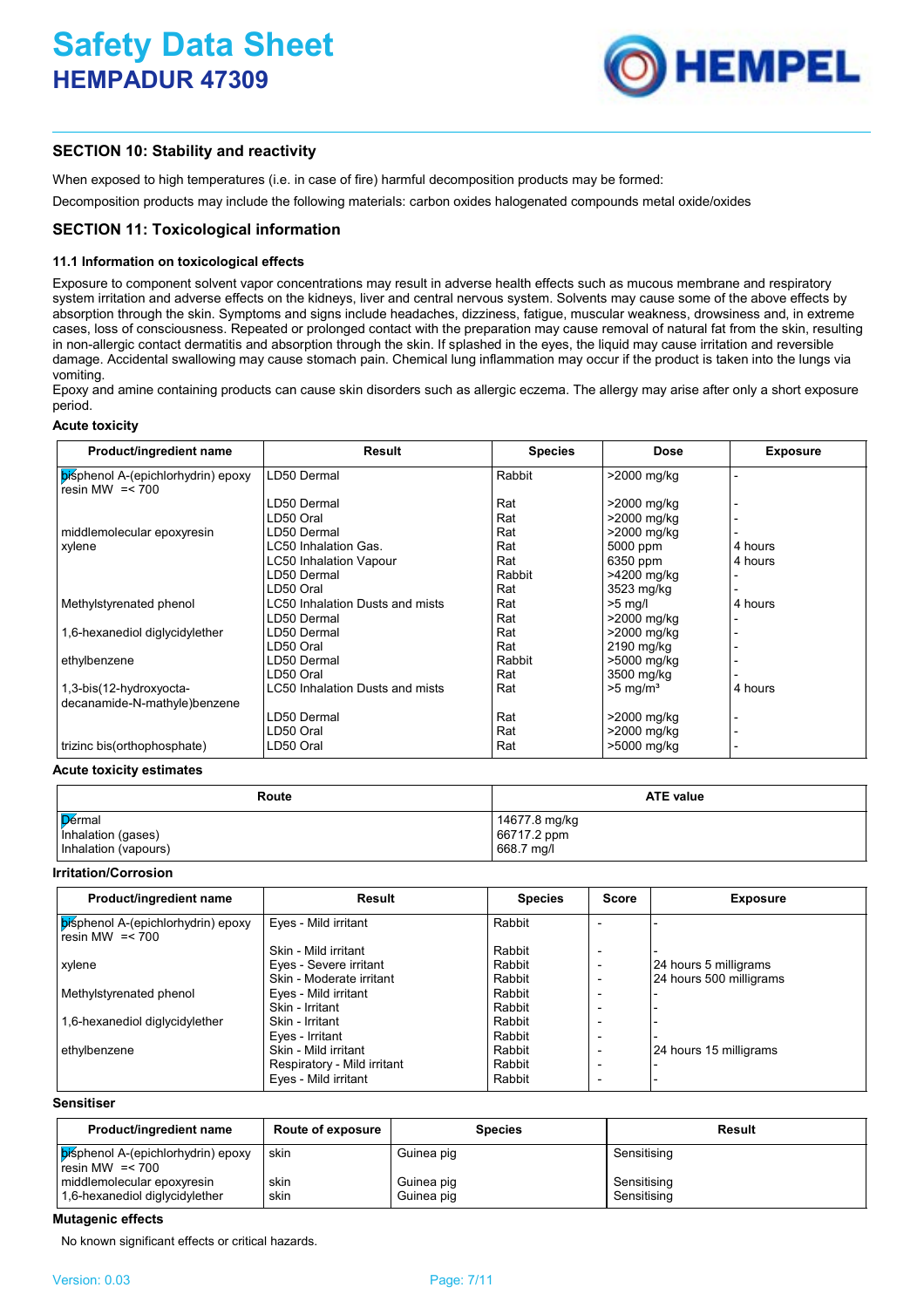

# **SECTION 11: Toxicological information**

# **Carcinogenicity**

No known significant effects or critical hazards.

# **Reproductive toxicity**

No known significant effects or critical hazards.

# **Teratogenic effects**

No known significant effects or critical hazards.

# **Specific target organ toxicity (single exposure)**

| Product/ingredient name                    | Category | <b>Route of exposure</b> | Target organs |
|--------------------------------------------|----------|--------------------------|---------------|
| I No known data avaliable in our database. |          |                          |               |

# **Specific target organ toxicity (repeated exposure)**

| Product/ingredient name | Category   | <b>Route of exposure</b> | Target organs  |
|-------------------------|------------|--------------------------|----------------|
| ethylbenzene            | Category 2 | Not determined           | hearing organs |

# **Aspiration hazard**

| Product/ingredient name | Result                         |
|-------------------------|--------------------------------|
| ethylbenzene            | ASPIRATION HAZARD - Category 1 |

# **Information on likely routes of exposure**

Routes of entry anticipated: Oral, Dermal, Inhalation.

## **Potential chronic health effects**

Sensitisation : Contains bisphenol A-(epichlorhydrin) epoxy resin MW = < 700, middlemolecular epoxyresin, Methylstyrenated phenol, 1,6-hexanediol diglycidylether, 1,3-bis(12-hydroxyocta-decanamide-Nmathyle)benzene. May produce an allergic reaction.

Other information :

No additional known significant effects or critical hazards.

# **SECTION 12: Ecological information**

#### **12.1 Toxicity**

Do not allow to enter drains or watercourses. Toxic to aquatic life with long lasting effects.

| Product/ingredient name                                 | Result                              | <b>Species</b>                                 | <b>Exposure</b> |
|---------------------------------------------------------|-------------------------------------|------------------------------------------------|-----------------|
| bisphenol A-(epichlorhydrin) epoxy<br>resin MW $=< 700$ | Acute EC50 >11 mg/l                 | Algae                                          | 72 hours        |
|                                                         | Acute EC50 1.4 - 1.7 mg/l           | Daphnia - Daphnia magna                        | 48 hours        |
|                                                         | Acute LC50 3.1 mg/l                 | Fish - fathead minnow (Pimephales<br>promelas) | 96 hours        |
| middlemolecular epoxyresin                              | Acute EC50 >100 mg/l                | Daphnia                                        | 48 hours        |
|                                                         | Acute LC50 >100 mg/l                | Fish                                           | 96 hours        |
| Methylstyrenated phenol                                 | Acute EC50 15 mg/l                  | Algae                                          | 72 hours        |
|                                                         | Acute EC50 14 - 51 mg/l             | Daphnia                                        | 48 hours        |
|                                                         | Acute EC50 25.8 mg/l                | Fish                                           | 96 hours        |
| 1,6-hexanediol diglycidylether                          | Acute EC50 23.1 mg/l                | Algae                                          | 48 hours        |
|                                                         | Acute LC50 47 mg/l                  | Daphnia                                        | 48 hours        |
|                                                         | Acute LC50 30 mg/l                  | Fish                                           | 96 hours        |
| ethylbenzene                                            | Chronic NOEC <1000 µg/l Fresh water | Algae - Pseudokirchneriella subcapitata        | 96 hours        |
| 1,3-bis(12-hydroxyocta-                                 | Acute LC50 >100 mg/l                | Algae                                          | 72 hours        |
| decanamide-N-mathyle)benzene                            |                                     |                                                |                 |
|                                                         | Acute LC50 >100 mg/l                | Fish                                           | 96 hours        |
| trizinc bis(orthophosphate)                             | Acute EC50 0.8 mg/l                 | Algae                                          | 72 hours        |
|                                                         | Acute EC50 2.44 mg/l                | Daphnia                                        | 48 hours        |

## **12.2 Persistence and degradability**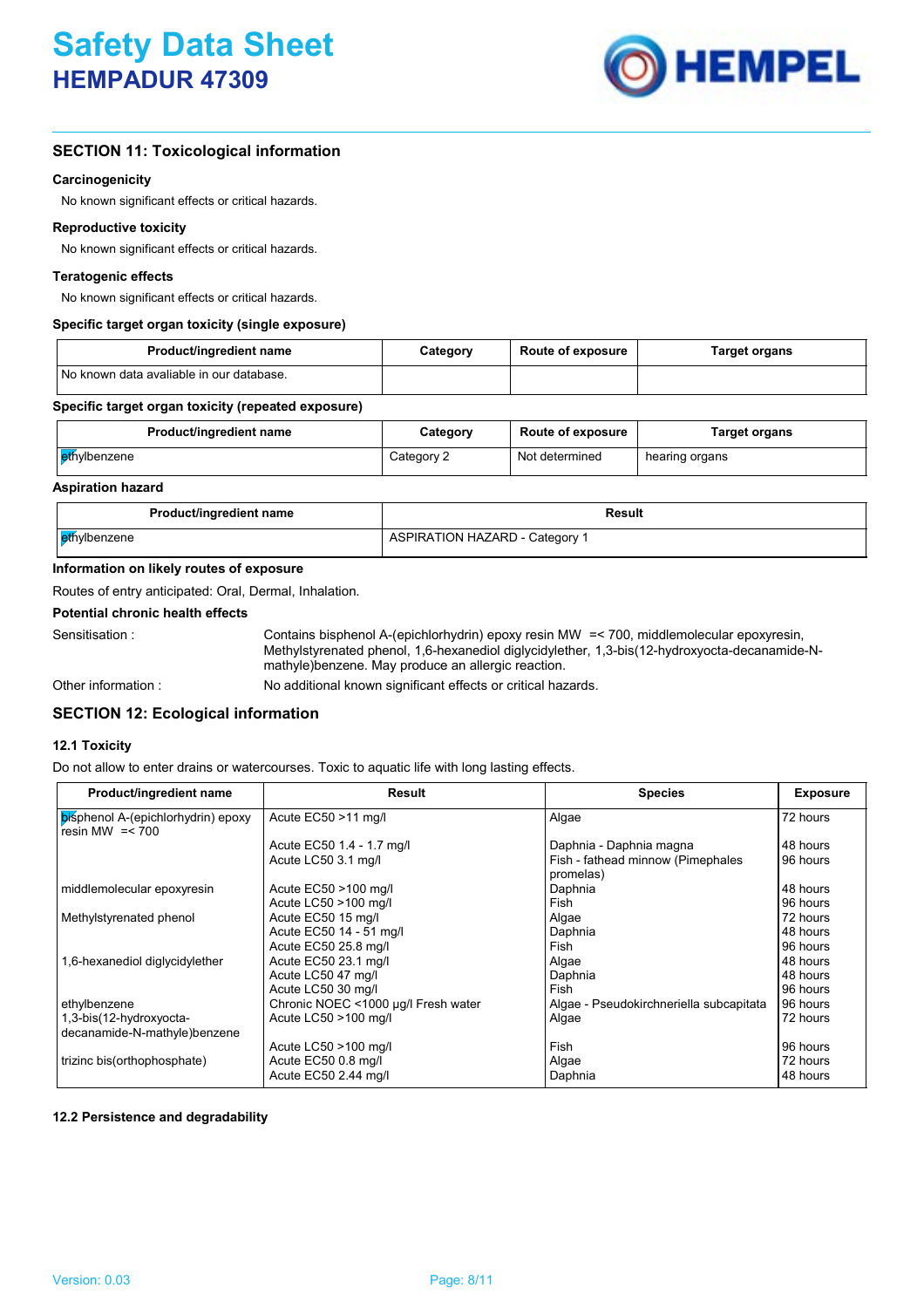

# **SECTION 12: Ecological information**

| Product/ingredient name                                 | Test                                                                      | <b>Result</b>                | Dose                    | <b>Inoculum</b> |
|---------------------------------------------------------|---------------------------------------------------------------------------|------------------------------|-------------------------|-----------------|
| bisphenol A-(epichlorhydrin) epoxy<br>resin MW $=< 700$ | OECD 302B Inherent<br>Biodegradability: Zahn-Wellens/<br><b>EMPA Test</b> | 12 % - Not readily - 28 days |                         |                 |
| xylene                                                  |                                                                           | >60 % - Readily - 28 days    |                         |                 |
| 1,6-hexanediol diglycidylether                          | OECD 301D Ready<br>Biodegradability - Closed Bottle Test                  | 47 % - Inherent - 28 days    | $2 \text{ mg/l}$        |                 |
| ethylbenzene                                            |                                                                           | >70 % - Readily - 28 days    |                         |                 |
| 1,3-bis(12-hydroxyocta-                                 |                                                                           | 5 % - 28 days                |                         |                 |
| decanamide-N-mathyle)benzene                            |                                                                           |                              |                         |                 |
| Product/ingredient name                                 | <b>Aquatic half-life</b>                                                  | <b>Photolysis</b>            | <b>Biodegradability</b> |                 |
| bisphenol A-(epichlorhydrin) epoxy<br>resin MW $=< 700$ |                                                                           |                              | Not readily             |                 |
| xylene                                                  |                                                                           |                              | Readily                 |                 |
| Methylstyrenated phenol                                 |                                                                           |                              | Not readily             |                 |
| 1,6-hexanediol diglycidylether                          |                                                                           |                              | Inherent                |                 |
| ethylbenzene                                            |                                                                           |                              | Readily                 |                 |
| 1,3-bis(12-hydroxyocta-                                 |                                                                           |                              | Not readily             |                 |
| decanamide-N-mathyle)benzene                            |                                                                           |                              |                         |                 |

# **12.3 Bioaccumulative potential**

| Product/ingredient name                                     | $LogP_{ow}$   | <b>BCF</b>   | <b>Potential</b> |
|-------------------------------------------------------------|---------------|--------------|------------------|
| $\vert$ pisphenol A-(epichlorhydrin) epoxy resin MW = < 700 | $2.64 - 3.78$ | 31           | <b>low</b>       |
| middlemolecular epoxyresin                                  | $2.64 - 3.78$ | -31          | low              |
| xylene                                                      | 3.12          | $8.1 - 25.9$ | low              |
| Methylstyrenated phenol                                     | 3.627         |              | low              |
| 1,6-hexanediol diglycidylether                              | 0.822         | 3.57         | low              |
| ethylbenzene                                                | 3.6           |              | low              |
| trizinc bis(orthophosphate)                                 |               | 60960        | high             |

# **12.4 Mobility in soil**

| Soil/water partition coefficient | No known data avaliable in our database. |
|----------------------------------|------------------------------------------|
| $(K_{OC})$ .                     |                                          |
| Mobility :                       | No known data avaliable in our database. |

# **12.5 Results of PBT and vPvB assessment**

| $\mathsf{PBT}$ : | Not applicable. |
|------------------|-----------------|
| vPvB :           | Not applicable. |

# **12.6 Other adverse effects**

No known significant effects or critical hazards.

# **SECTION 13: Disposal considerations**

#### **13.1 Waste treatment methods**

The generation of waste should be avoided or minimised wherever possible. Residues of the product is listed as hazardous waste. Dispose of according to all state and local applicable regulations. Waste should not be disposed of untreated to the sewer unless fully compliant with the requirements of all authorities with jurisdiction. Spillage, remains, discarded clothes and similar should be discarded in a fireproof container.

European waste catalogue no. (EWC) is given below.

European waste catalogue (EWC) : 08 01 11\*

# **Packaging**

The generation of waste should be avoided or minimised wherever possible. Waste packaging should be recycled. Incineration or landfill should only be considered when recycling is not feasible.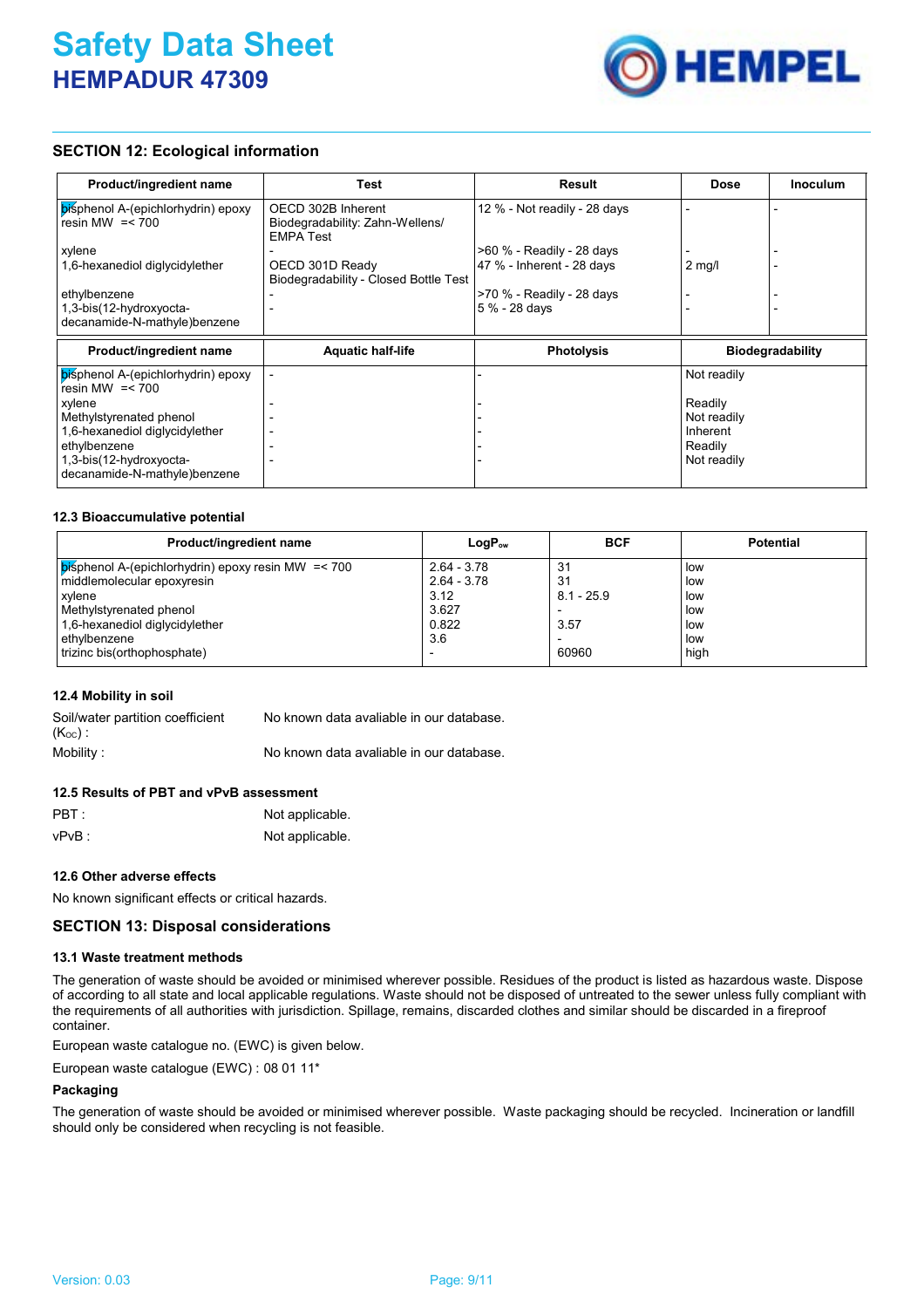

# **SECTION 14: Transport information**

Transport may take place according to national regulation or ADR for transport by road, RID for transport by train, IMDG for transport by sea, IATA for transport by air.

|                                | 14.1<br>UN no. | 14.2<br>Proper shipping name                                          | 14.3<br>Transport hazard class(es) | 14.4<br>PG*     | 14.5<br>Env* | <b>Additional information</b>                                                                                                                          |
|--------------------------------|----------------|-----------------------------------------------------------------------|------------------------------------|-----------------|--------------|--------------------------------------------------------------------------------------------------------------------------------------------------------|
| <b>ADR/RID</b><br><b>Class</b> | UN1263         | <b>PAINT</b>                                                          | 3                                  | Ш<br>$\bigstar$ | Yes.         | <b>The environmentally</b><br>hazardous substance mark<br>is not required when<br>transported in sizes of ≤5 L<br>or $\leq$ 5 kg.<br>Tunnel code (D/E) |
| <b>IMDG</b><br><b>Class</b>    | UN1263         | PAINT.<br>(bisphenol A-<br>(epichlorhydrin) epoxy resin MW =<<br>700) | 3                                  | Ш<br>$\bigstar$ | Yes.         | <b>The marine pollutant</b><br>mark is not required<br>when transported in<br>sizes of ≤5 L or ≤5 kg.<br><b>Emergency schedules</b><br>$F-E$ , $S-E$   |
| <b>IATA</b><br><b>Class</b>    | UN1263         | <b>PAINT</b>                                                          | 3                                  | Ш               | $X$ es.      | The environmentally<br>hazardous substance mark<br>may appear if required by<br>other transportation<br>regulations.                                   |

PG\* : Packing group

Env.\* : Environmental hazards

# **14.6 Special precautions for user**

**Transport within user's premises:** always transport in closed containers that are upright and secure. Ensure that persons transporting the product know what to do in the event of an accident or spillage.

# **14.7 Transport in bulk according to Annex II of Marpol and the IBC Code**

Not applicable.

# **SECTION 15: Regulatory information**

## **15.1 Safety, health and environmental regulations/legislation specific for the substance or mixture**

EU Regulation (EC) No. 1907/2006 (REACH) Annex XIV - List of substances subject to authorisation - Substances of very high concern **Annex XIV**

None of the components are listed.

# **Substances of very high concern**

None of the components are listed.

Annex XVII - Restrictions on the manufacture, placing on the market and use of certain dangerous substances, mixtures and articles

Not applicable.

#### **Other EU regulations**

#### **Seveso category**

This product is controlled under the Seveso III Directive.

# **Seveso category**

P5c: Flammable liquids 2 and 3 not falling under P5a or P5b E2: Hazardous to the aquatic environment - Chronic 2 6: Flammable (R10)

# **15.2 Chemical safety assessment**

This product contains substances for which Chemical Safety Assessments are still required.